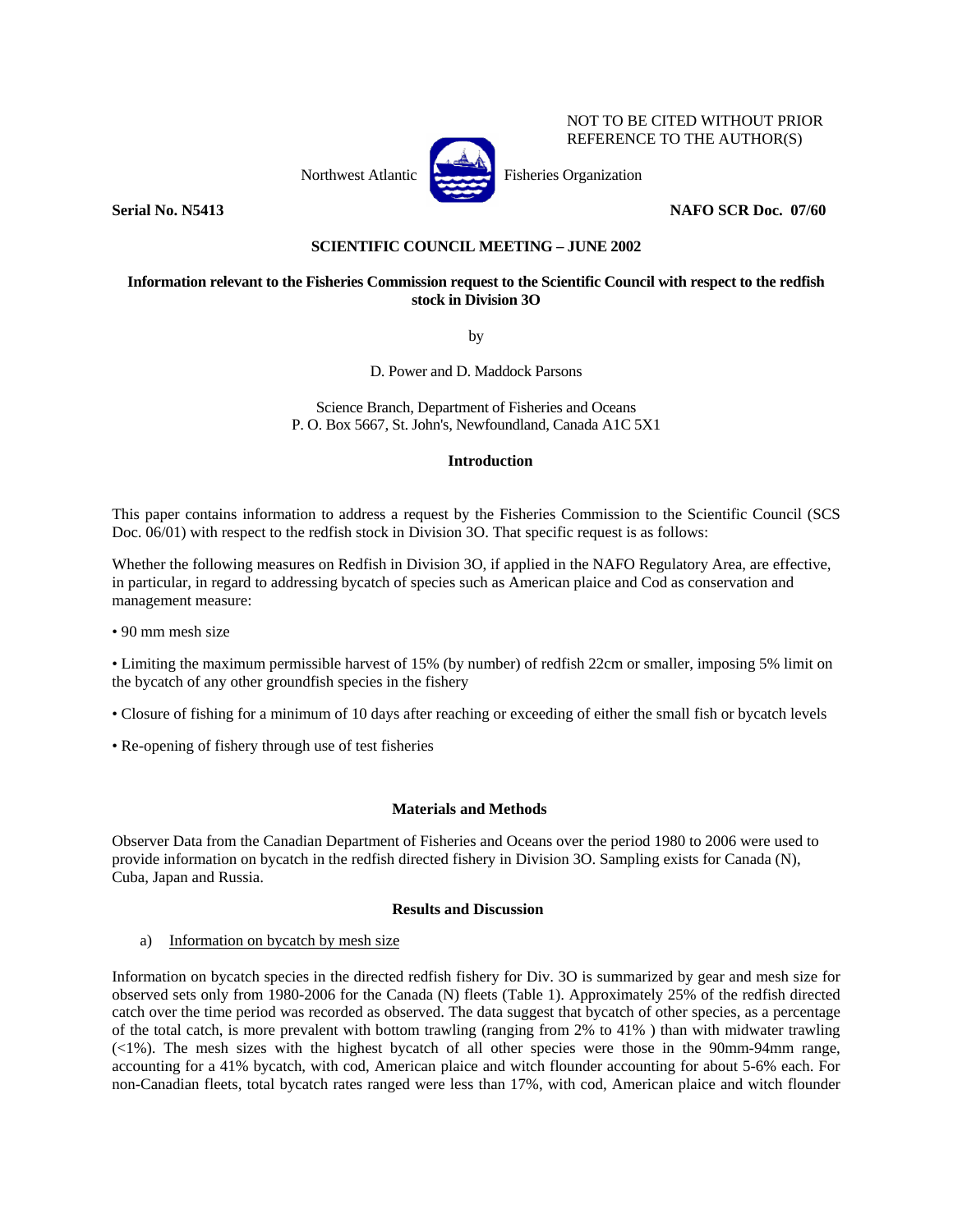accounting for less than 2% or less. The mesh sizes responsible for the highest bycatch was the 90mm-94mm category (13%).

b) Information on comparison of redfish size distributions by mesh size

A comparison of within year length distributions of the Canada (N) fleets from 1999-2006 by mesh size reveals that generally the smaller mesh sizes (<100mm) are retaining more smaller fish (Fig. 1-6). However, there are a few exceptions to this observation (eg. see 2003 and 2004 in Fig. 1). It is also apparent that of the non-Canadian fleets, size distributions from the Russian catch show a larger proportion of smaller fish that do other fleets.

c) Information on redfish distribution in relation to species under moratoria

With regard to distribution of the redfish stock in 3O in relation to groundfish resources, redfish reside on the slopes of the shelf primarily from 100-750 m in an area that encompasses about 6 400 square nautical miles of the 20 000 square nautical miles of the total bank and shelf area of Div. 3O to 1 500 m. Power and Orr (MS 2002) made a comparison of the relative distribution of redfish with other species currently under moratorium (Div. 3NO Atlantic cod, Div. 3LNO American plaice and Div. 3NO witch flounder. For cod and American plaice, the greatest overlap occurs in depths between 100 m to 200 m. For witch flounder, redfish overlap with its distribution with the exception of the area >750 m. There are also differences in the amount of overlap for all species between spring and autumn with greater overlap generally occurring in the spring with Atlantic cod and witch flounder and in the autumn with American plaice.

### **REFERENCES**

Power, D and D. Orr (MS 2002). Information relevant to the Canadian request to the Scientific Council with respect to the redfish stock in Division 3O. NAFO SCR Doc. 02/79, Ser. No. N4693, 22pp.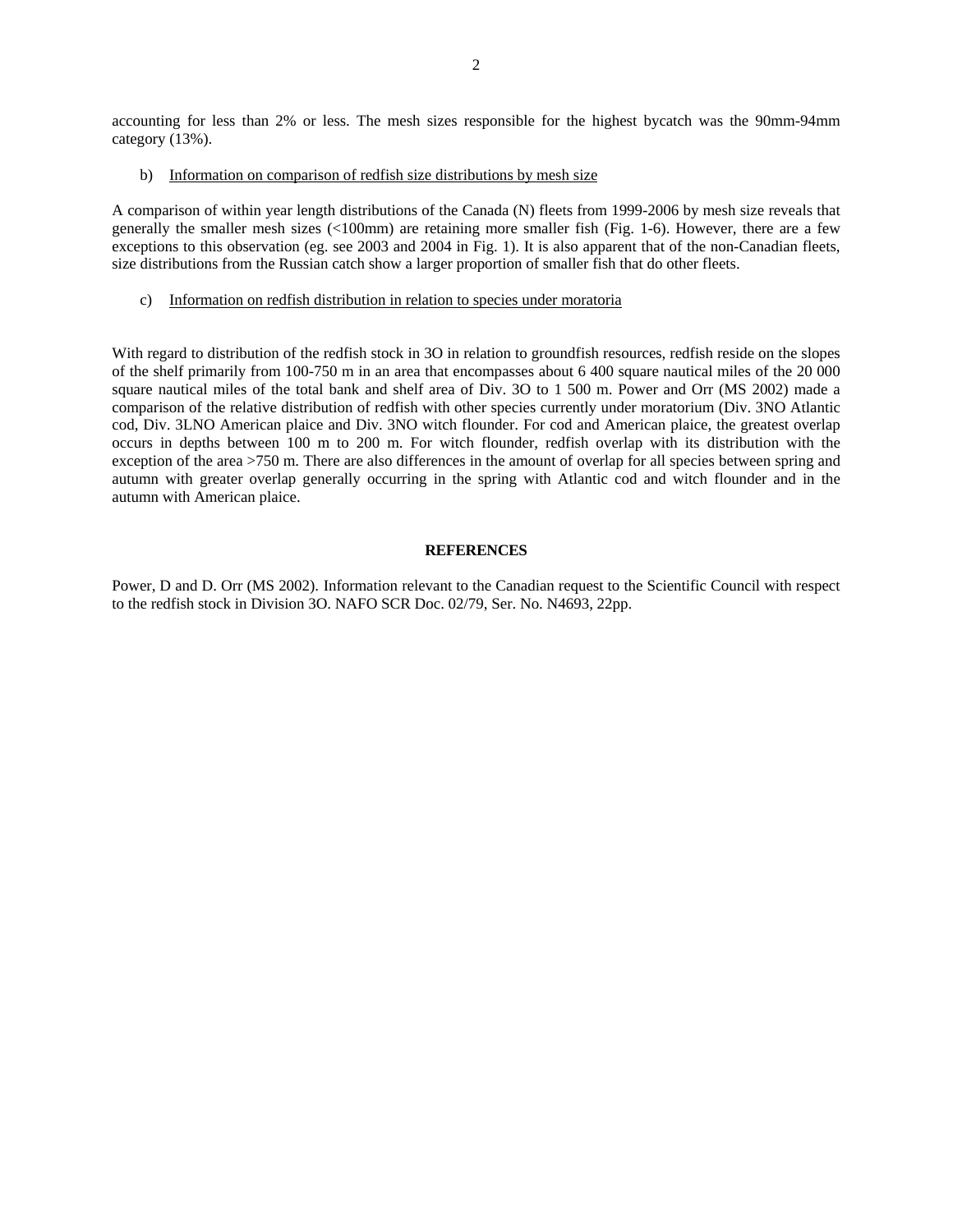Table 1. Summarized Observer data by mesh size and species for Canada (Newfoundland) Fleets directing for redfish in fishing in Div. 3O in various years from 1980-2006. Observed sets represents about 25% of the total redfish catch over the time period.

|                                  |                |              |                                |       | Codend Mesh Size - Bottom Trawl       |                |             |             |       | Codend Mesh Size - Midwater Trawl |                |        |
|----------------------------------|----------------|--------------|--------------------------------|-------|---------------------------------------|----------------|-------------|-------------|-------|-----------------------------------|----------------|--------|
| <b>Common Name</b>               | 90-94          |              |                                |       | 95-99 100-104 105-109 110-114 120-126 |                | $130+$      | 90          | 105   | 115                               | 120            | $130+$ |
|                                  |                |              | 143069 1767555 1384993 4216644 |       | 771114                                | 11460          | 644488      | 719000      | 28299 | 70995                             | 4500           | 15665  |
| REDFISH (NS) SEB.SP.             |                |              |                                |       |                                       |                |             | 240         |       |                                   |                |        |
| COD, ATLANTIC                    | 15008          | 8949<br>5000 | 22508<br>35032                 | 14195 | 4170<br>952                           | 1060<br>240    | 386<br>144  |             | 25    | 10                                |                |        |
| AMERICAN PLAICE                  | 11148          |              |                                | 11802 |                                       |                |             |             |       |                                   |                | 5      |
| WITCH FLOUNDER                   | 13279          | 3765         | 41230                          | 11460 | 1155                                  | 1415           | 1849        | 5           |       | 5                                 |                |        |
| DOGFISH, SPINY                   |                | 261          | 23                             | 282   | 0                                     | $\mathbf 0$    | 15          |             |       |                                   |                |        |
| DOGFISH, BLACK                   | 6              | 14           | 244                            | 1213  | $\mathbf 0$                           | $\mathbf 0$    | 31          |             |       |                                   |                |        |
| SKATES (NS)                      | $\Omega$       | 0            | $\mathbf 0$                    | 0     | 0                                     | 0              | 50          |             |       |                                   |                |        |
| SKATES (NS) RAJA SP.             | 2366           | 2934         | 2311                           | 3656  | 579                                   | $\mathbf 0$    | 1006        |             |       |                                   |                |        |
| SKATE,THORNY                     | 3455           | 5059         | 3090                           | 3382  | 258                                   | 65             | 1344        |             |       |                                   | $\overline{2}$ |        |
| SKATE, SMOOTH                    | 30             | 8            | 70                             | 5533  | 0                                     | 0              | 437         |             |       |                                   |                |        |
| SKATE, SPINYTAIL                 | 5279           | 1853         | 2185                           | 1124  | 202                                   | 780            | 123         |             |       |                                   |                |        |
| ARGENTINES (NS)                  | 128            | 165          | 3088                           | 25    | 0                                     | 0              | 0           |             |       |                                   |                |        |
| ARGENTINE, ATLANTIC              | 2815           | 1837         | 1336                           | 3729  | 2048                                  | 5              | 134         |             |       |                                   |                |        |
| EELS (NS)                        | $\mathbf 0$    | 7            | 0                              | 0     | $\mathbf 0$                           | 0              | $\mathbf 0$ |             |       |                                   |                |        |
| <b>TAPIRFISH, LARGE SCALE</b>    | $\overline{4}$ | 41           | 75                             | 859   | 3                                     | 0              | 67          |             |       |                                   |                |        |
| HAKE, BLUE                       | $\mathbf 0$    | 0            | $\overline{4}$                 | 9     | $\mathbf 0$                           | $\mathbf 0$    | $\mathbf 0$ |             |       |                                   |                |        |
| <b>HADDOCK</b>                   | 6346           | 2153         | 7606                           | 2185  | 1023                                  | 160            | 25          |             |       |                                   |                |        |
| <b>POLLOCK</b>                   | 141            | 6885         | 214                            | 280   | 63                                    | 30             | $\mathbf 0$ |             |       |                                   |                |        |
| HAKE,LONGFIN                     | 253            | 393          | 1231                           | 309   | $\mathbf 0$                           | 1              | 30          |             |       |                                   |                |        |
| HAKE, RED (SQUIRREL)             | 0              | 7            | 0                              | 0     | 0                                     | $\mathbf 0$    | $\mathbf 0$ |             |       |                                   |                |        |
| HAKE, WHITE (COMMON)             | 29022          | 42809        | 26136                          | 10581 | 13847                                 | 200            | 561         | 5           |       |                                   |                |        |
| HAKE, SILVER                     | 477            | 265          | 28                             | 206   | 10                                    | $\mathbf 0$    | 25          |             |       |                                   |                |        |
| <b>CUSK</b>                      | 319            | 65           | 42                             | 457   | 0                                     | 40             | 67          |             |       |                                   |                |        |
| GRENADIERS(NS)Macrourida         | 322            | 109          | 156                            | 485   | $\mathbf 0$                           | $\mathbf 0$    | 70          |             |       |                                   |                |        |
| GRENADIER, ROUGHHEAD             | 133            | 201          | 689                            | 1800  | 129                                   | 0              | 302         |             |       |                                   |                |        |
| <b>GRENADIER, COMMON (MARLIN</b> | 83             | 320          | 75                             | 680   | 5                                     | 1              | 76          |             |       |                                   |                |        |
| GRENADIER, ROUNDNOSE             | 80             | 113          | 32                             | 262   | 85                                    | $\mathbf 0$    | 35          |             |       |                                   |                |        |
| GRENADIER, ROUGHNOSE             | 11             | 2            | 5                              | 48    | $\mathbf 0$                           | $\mathbf 0$    | 9           |             |       |                                   |                |        |
| WOLFFISH,BROADHEAD               | 198            | 665          | 638                            | 6628  | 133                                   | 65             | 1054        |             |       |                                   |                |        |
| WOLFFISH,STRIPED                 | 840            | 775          | 317                            | 495   | 433                                   | 13             | 8           |             |       |                                   |                |        |
| WOLFFISH, SPOTTED                | 75             | 169          | 45                             | 303   | 53                                    | 0              | 55          |             |       |                                   |                |        |
| EELPOUTS (NS)                    | 58             | 34           | 27                             | 73    | $\mathbf 0$                           | $\mathbf 0$    | $\mathbf 0$ |             |       |                                   |                |        |
| YELLOWTAIL FLOUNDER              | 455            | 10           | 0                              | 0     | 3                                     | 5              | $\mathbf 0$ |             |       |                                   |                |        |
| <b>GREENLAND HALIBUT</b>         | 137            | 1083         | 3998                           | 6344  | 436                                   | 5              | 598         |             |       |                                   |                |        |
| HALIBUT (ATLANTIC)               | 3035           | 5348         | 9380                           | 9437  | 1599                                  | 600            | 1414        |             |       |                                   |                |        |
| ANGLER, COMMON(MONKFISH)         | 2414           | 4164         | 2035                           | 1640  | 359                                   | 57             | 46          |             |       |                                   |                |        |
| SQUID TEUTH.                     | 672            | 88           | 281                            | 224   | 102                                   | 15             | 141         |             | 5     |                                   |                |        |
| SQUID ILLEX SP.                  | 15             | 79           | 173                            | 144   | 0                                     | $\mathbf 0$    | 55          |             |       |                                   |                |        |
| SQUID, SHORT-FIN                 | 954            | 351          | 82                             | 738   | 104                                   | 2              | 99          |             |       |                                   |                |        |
| SPINY CRAB LITH.MAJ.             | 87             | 182          | 148                            | 176   | 1                                     | $\Omega$       | 20          |             |       |                                   |                |        |
| SPINY CRAB, NEOL.GRI.            | 47             | 35           | $\overline{2}$                 | 38    | $\mathbf 0$                           | 0              | $\mathbf 0$ |             |       |                                   |                |        |
| CRAB, SNOW OR QUEEN              | 39             | 46           | 89                             | 108   | 0                                     | 0              | $\Omega$    |             |       |                                   |                |        |
| Total                            |                |              | 242800 1863799 1549618 4317554 |       | 798866                                | 16219          | 654764      | 719250      | 28329 | 71010                             | 4502           | 15670  |
|                                  |                |              |                                |       |                                       |                |             |             |       |                                   |                |        |
| Percentage by Key Species        |                |              |                                |       |                                       |                |             |             |       |                                   |                |        |
| REDFISH (NS) SEB.SP.             | 59             | 95           | 89                             | 98    | 97                                    | 71             | 98          | 100         | 100   | 100                               | 100            | 100    |
| COD, ATLANTIC                    | 6              | 0            | 1                              | 0     | 1                                     | $\overline{7}$ | $\mathbf 0$ | $\mathbf 0$ | 0     | 0                                 | 0              | 0      |
| <b>AMERICAN PLAICE</b>           | 5              | 0            | $\overline{2}$                 | 0     | 0                                     | 1              | 0           | 0           | 0     | 0                                 | 0              | 0      |
| <b>WITCH FLOUNDER</b>            | 5              | 0            | 3                              | 0     | 0                                     | 9              | $\mathbf 0$ | $\mathbf 0$ | 0     | 0                                 | 0              | 0      |
| All other Species                | 25             | 4            | 4                              | 1     | 3                                     | 13             | 1           | $\mathbf 0$ | 0     | 0                                 | 0              | 0      |
|                                  | 100            | 100          | 100                            | 100   | 100                                   | 100            | 100         | 100         | 100   | 100                               | 100            | 100    |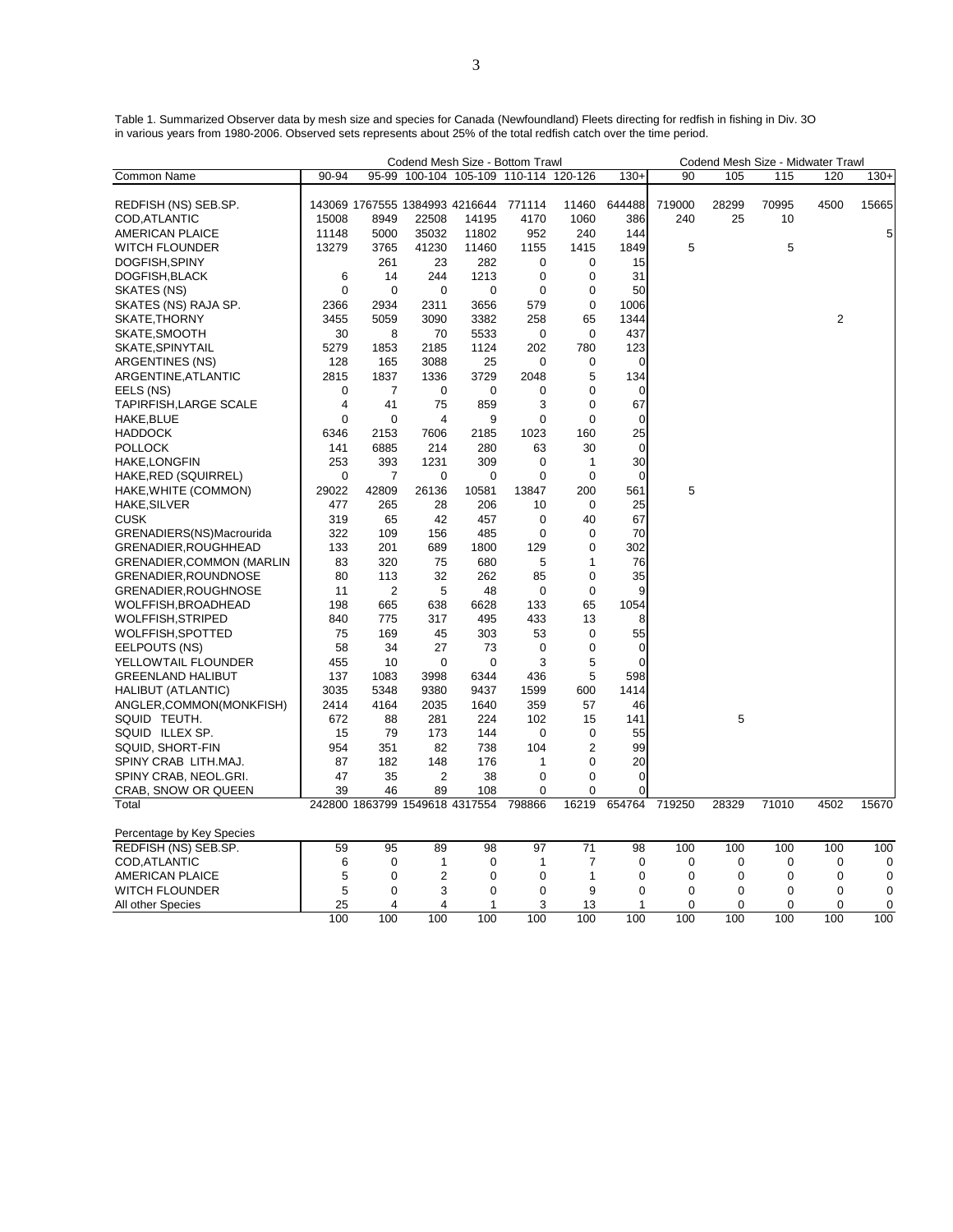|                                               | Table 2. Summarized Canadian Observer data by mesh size and species for various non-Canadian fleets directing for |
|-----------------------------------------------|-------------------------------------------------------------------------------------------------------------------|
| redfish in fishing in Div. 30 from 1980-2006. |                                                                                                                   |

|         | Years                                      |                           | Mesh Size |       |         |         |          |
|---------|--------------------------------------------|---------------------------|-----------|-------|---------|---------|----------|
| Country | Summarized                                 | <b>Species</b>            | 90-94     | 95-99 | 100-104 | 120-124 | $130+$   |
| Cuba    | 1987-1988                                  | REDFISH (NS) SEB.SP.      |           |       |         | 666200  |          |
|         | 12 % of Dir. Spp represented COD, ATLANTIC |                           |           |       |         | 15      |          |
|         |                                            | AMERICAN PLAICE           |           |       |         | 60      |          |
|         |                                            | <b>IWITCH FLOUNDER</b>    |           |       |         | 25      |          |
|         |                                            | All other Species         |           |       |         | 2045    |          |
|         |                                            | Total                     | 0         | 0     | 0       | 668345  | $\Omega$ |
|         |                                            |                           |           |       |         |         |          |
|         |                                            | Percentage by Key Species |           |       |         |         |          |
|         |                                            | REDFISH (NS) SEB.SP.      |           |       |         | 100     |          |
|         |                                            | COD, ATLANTIC             |           |       |         | 0       |          |
|         |                                            | AMERICAN PLAICE           |           |       |         |         |          |
|         |                                            | <b>IWITCH FLOUNDER</b>    |           |       |         | 0       |          |
|         |                                            | All other Species         |           |       |         | 0       |          |
|         |                                            |                           |           |       |         | 100     |          |

|         | Years                                      |                           |        |         | Mesh Size |         |                |
|---------|--------------------------------------------|---------------------------|--------|---------|-----------|---------|----------------|
| Country | Summarized                                 | <b>Species</b>            | 90-94  | 95-99   | 100-104   | 120-124 | $130 +$        |
| Japan   | 1985-1992, 1994-1998                       | REDFISH (NS) SEB.SP.      | 507885 | 1219625 | 40450     | 70650   | 2204092        |
|         | 43 % of Dir. Spp represented COD, ATLANTIC |                           | 12120  | 21      |           |         | 4240           |
|         |                                            | <b>AMERICAN PLAICE</b>    |        | 0       | 12        |         | 719            |
|         |                                            | <b>WITCH FLOUNDER</b>     | 10222  | 492     | 40        | 235     | 14098          |
|         |                                            | All other Species         | 81957  | 27126   | 1027      | 5635    | 90095          |
|         |                                            | Total                     | 612184 | 1247264 | 41529     | 76520   | 2313244        |
|         |                                            |                           |        |         |           |         |                |
|         |                                            | Percentage by Key Species |        |         |           |         |                |
|         |                                            | REDFISH (NS) SEB.SP.      | 83     | 98      | 97        | 92      | 95             |
|         |                                            | COD, ATLANTIC             | 2      | 0       | 0         | 0       | $\overline{0}$ |
|         |                                            | AMERICAN PLAICE           | 0      | 0       | 0         |         | $\Omega$       |
|         |                                            | WITCH FLOUNDER            | 2      | 0       | 0         | 0       |                |
|         |                                            | All other Species         | 13     | 2       | 2         |         |                |
|         |                                            |                           | 100    | 100     | 100       | 100     | 100            |

|         | Years                                    |                           |       | Mesh Size |         |         |          |  |  |
|---------|------------------------------------------|---------------------------|-------|-----------|---------|---------|----------|--|--|
| Country | Summarized                               | <b>Species</b>            | 90-94 | 95-99     | 100-104 | 120-124 | $130+$   |  |  |
| Russia  | 1980, 1987, 1989, 1993                   | REDFISH (NS) SEB.SP.      | 88200 |           |         | 9205    | 7000     |  |  |
|         | 0.3 % of Catch represented COD, ATLANTIC |                           | 1810  |           |         | 175     |          |  |  |
|         |                                          | AMERICAN PLAICE           | 35    |           |         | 35      |          |  |  |
|         |                                          | IWITCH FLOUNDER           | 29    |           |         | 20      |          |  |  |
|         |                                          | All other Species         | 2679  |           |         | 364     | 90       |  |  |
|         |                                          | Total                     | 92753 | 0         | 0       | 9799    | 7090     |  |  |
|         |                                          |                           |       |           |         |         |          |  |  |
|         |                                          | Percentage by Key Species |       |           |         |         |          |  |  |
|         |                                          | REDFISH (NS) SEB.SP.      | 95    |           |         | 94      | 99       |  |  |
|         |                                          | COD, ATLANTIC             |       |           |         | 2       | 0        |  |  |
|         |                                          | AMERICAN PLAICE           |       |           |         |         | $\Omega$ |  |  |
|         |                                          | IWITCH FLOUNDER           |       |           |         |         | 0        |  |  |
|         |                                          | All other Species         |       |           |         | 4       |          |  |  |
|         |                                          |                           | 100   |           |         | 100     | 100      |  |  |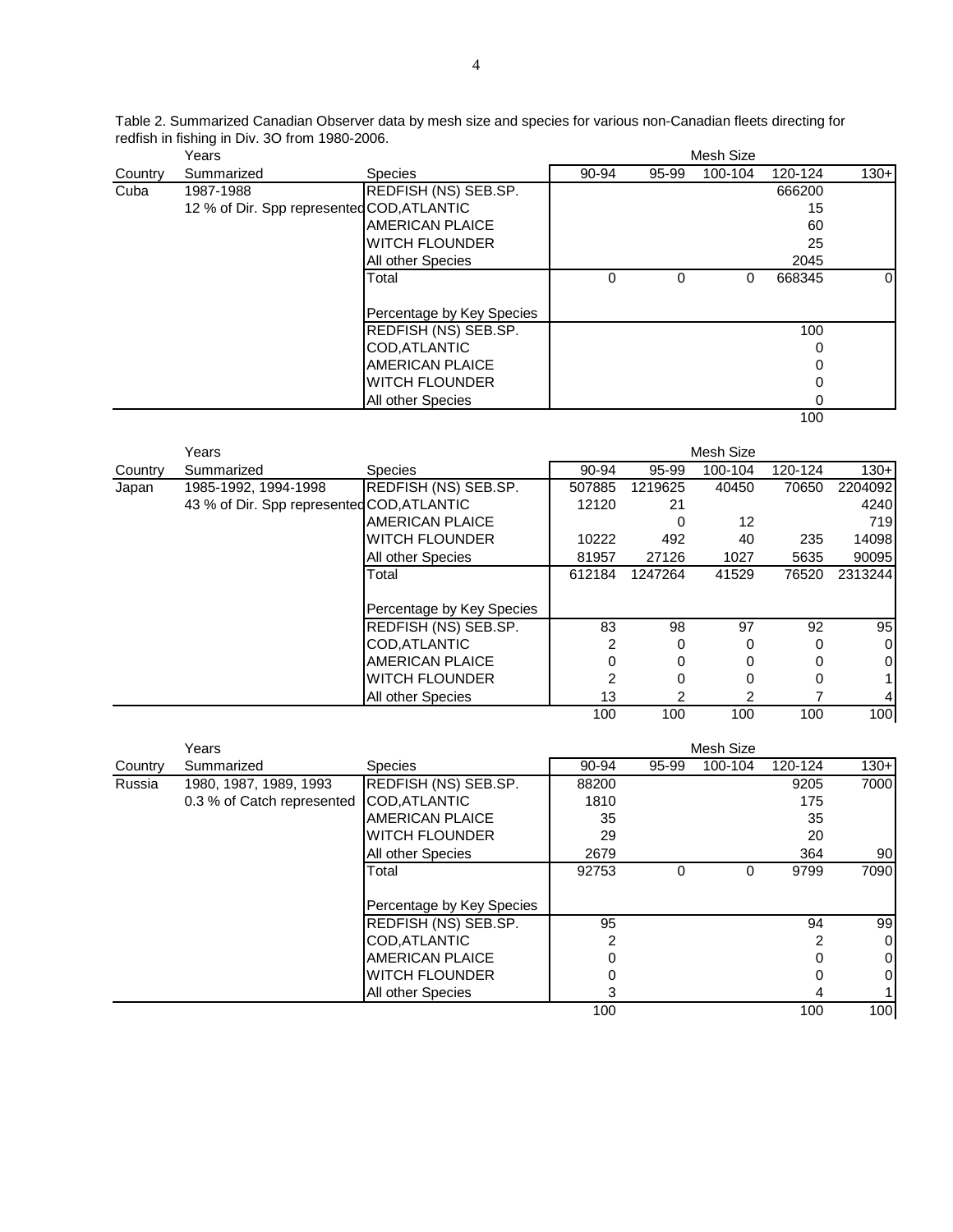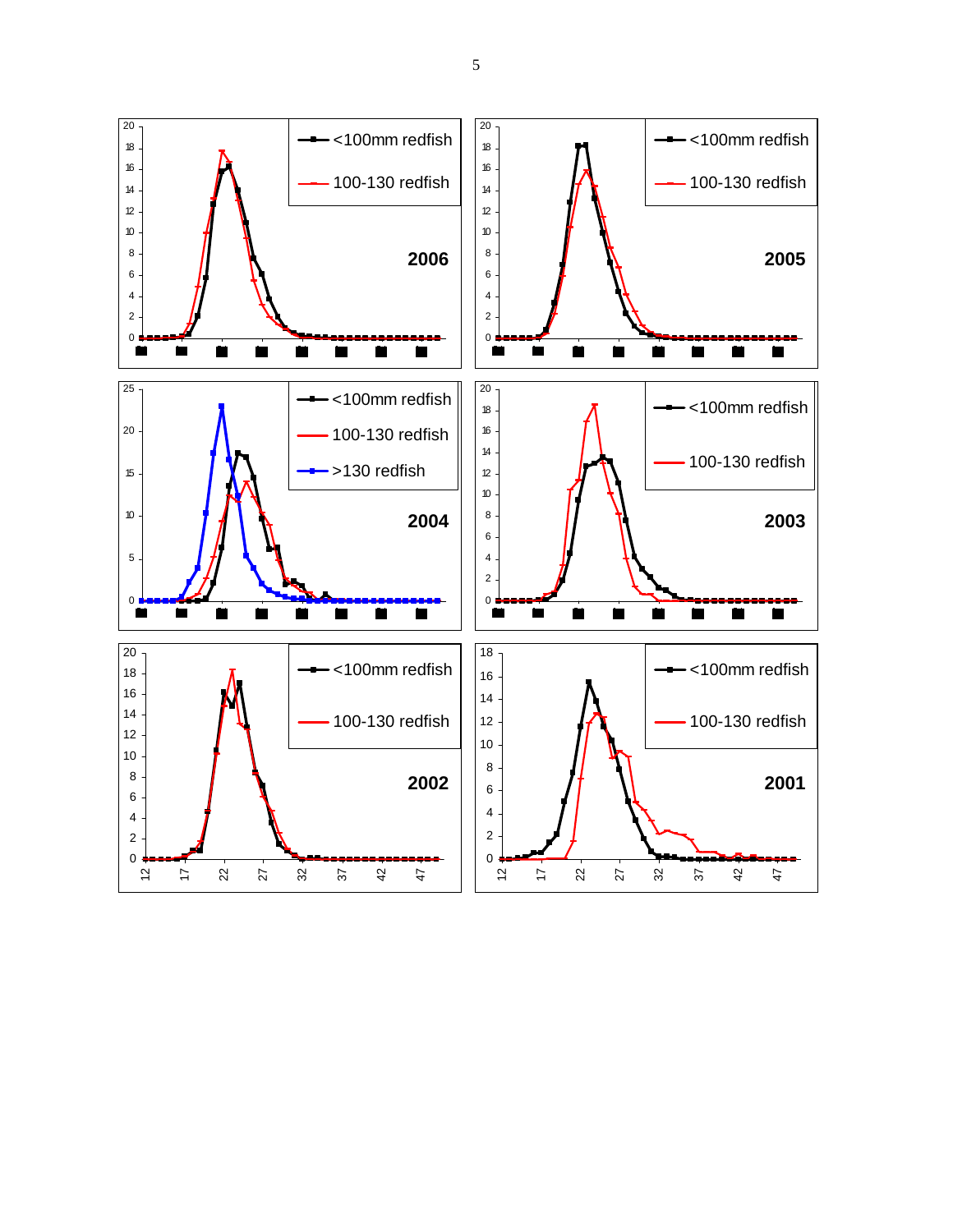

Fig. 1. Redfish Catch frequencies (per mille) by mesh size from Canadian Observer sampling in Div. 3O for Can(N) fleets from 1999-2006.



Fig. 2. Redfish Catch frequencies (per mille) by mesh size from Canadian Observer sampling in Div. 3O for Can(N) fleets in 1982 and 1996-1998.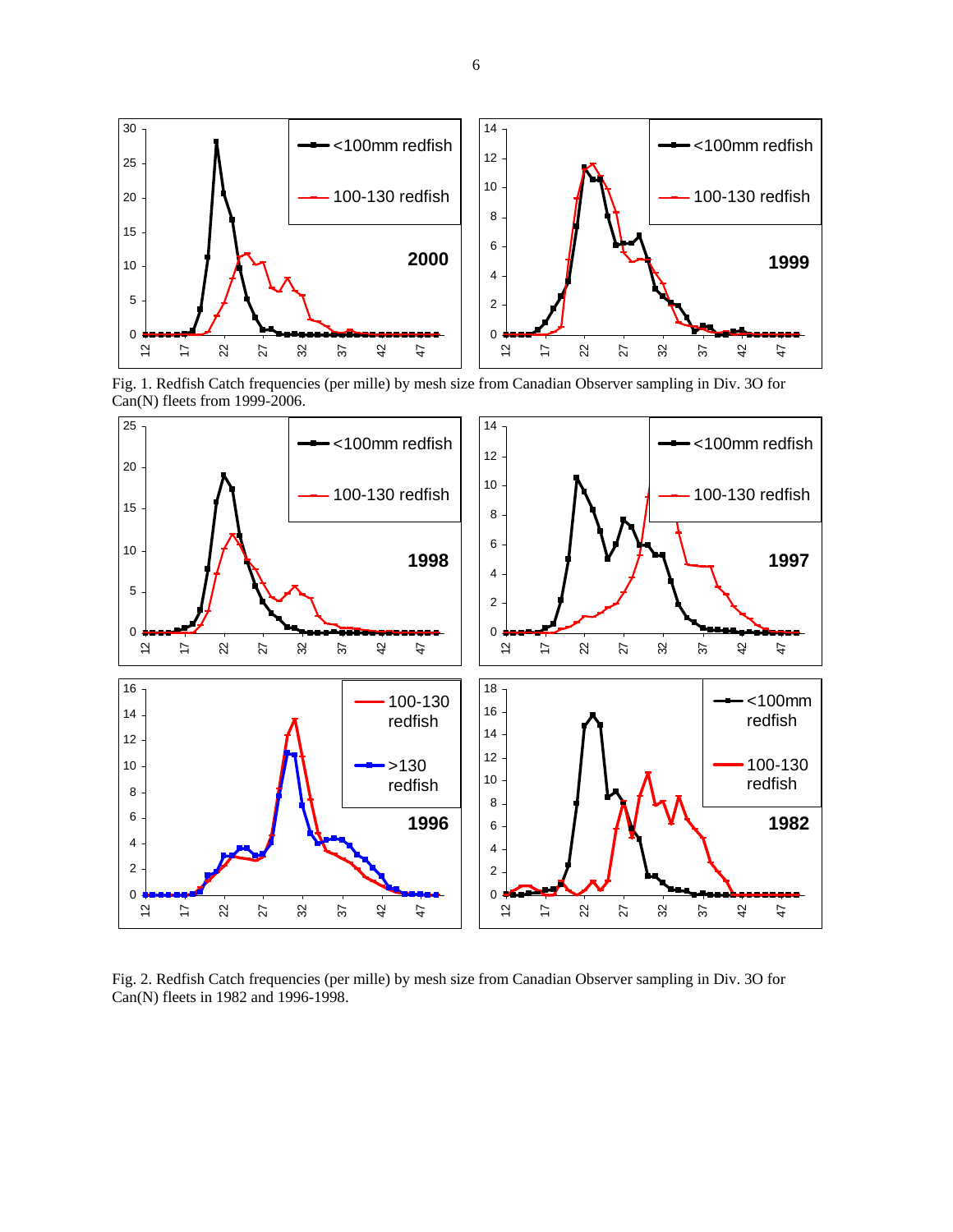

Fig. 3. Redfish Catch frequencies (per mille) by mesh size from Canadian Observer sampling in Div. 3O for Cuba fleets in 1987-1988.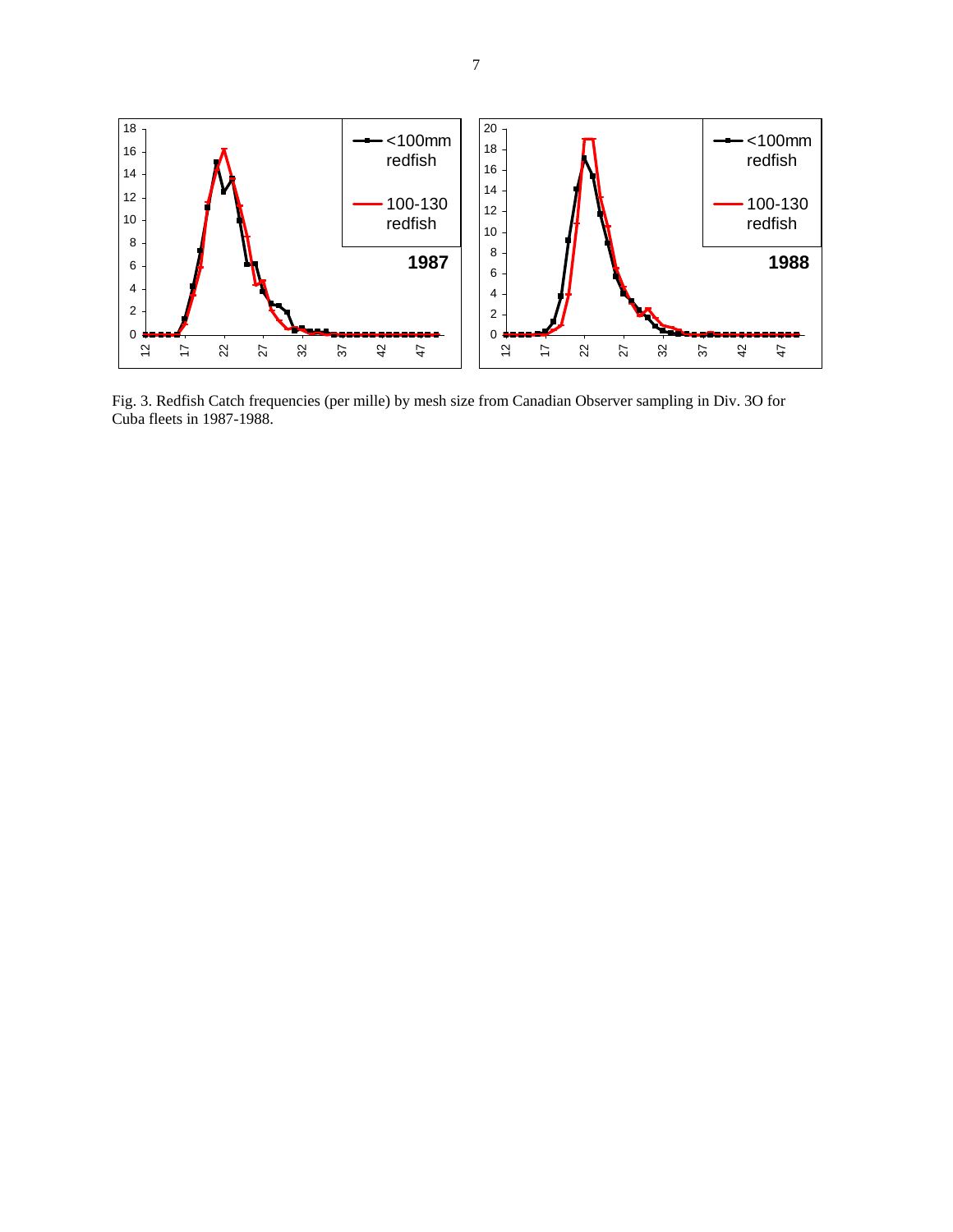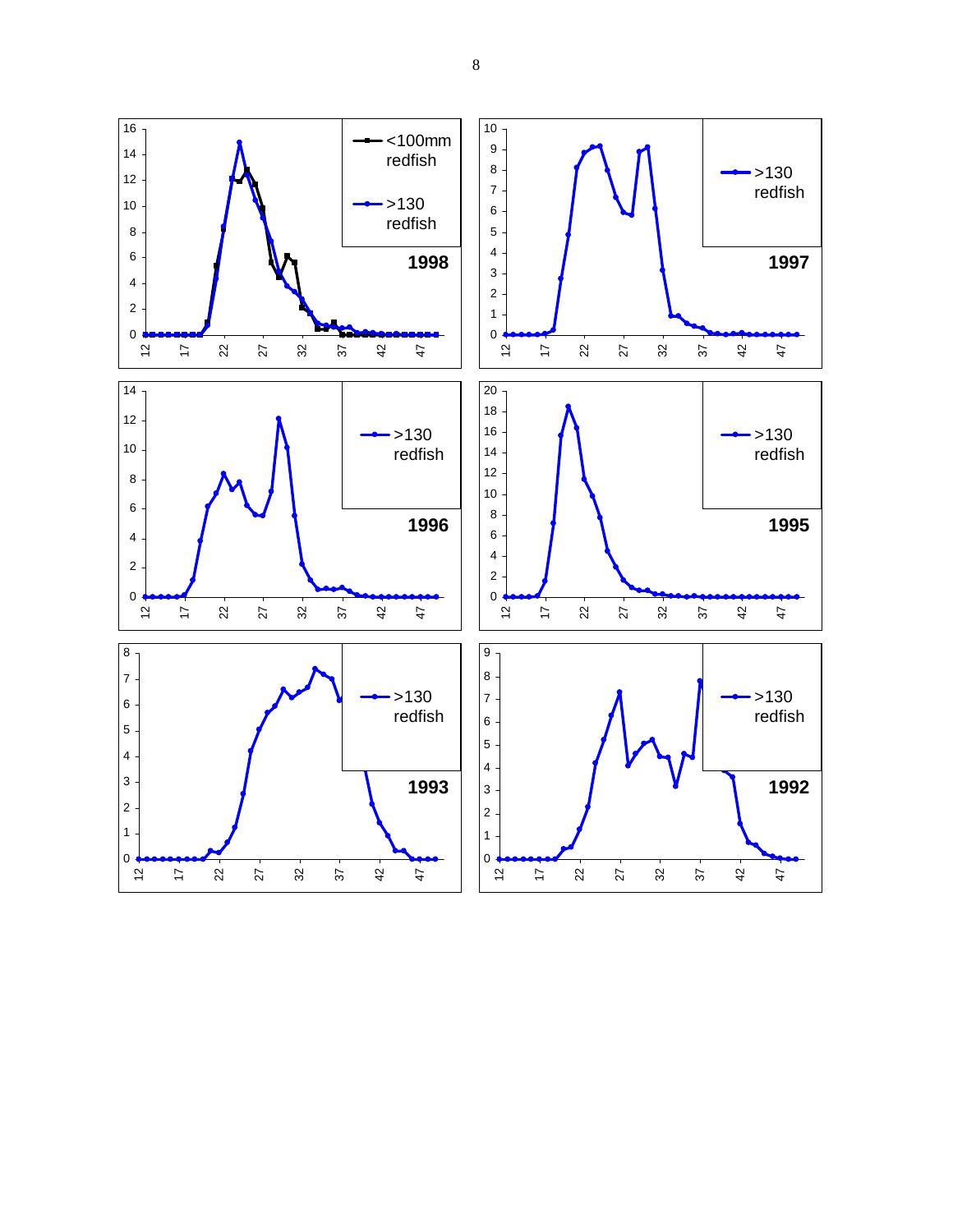

Fig. 4. Redfish Catch frequencies (per mille) by mesh size from Canadian Observer sampling in Div. 3O for Japan fleets in 1990-1998.

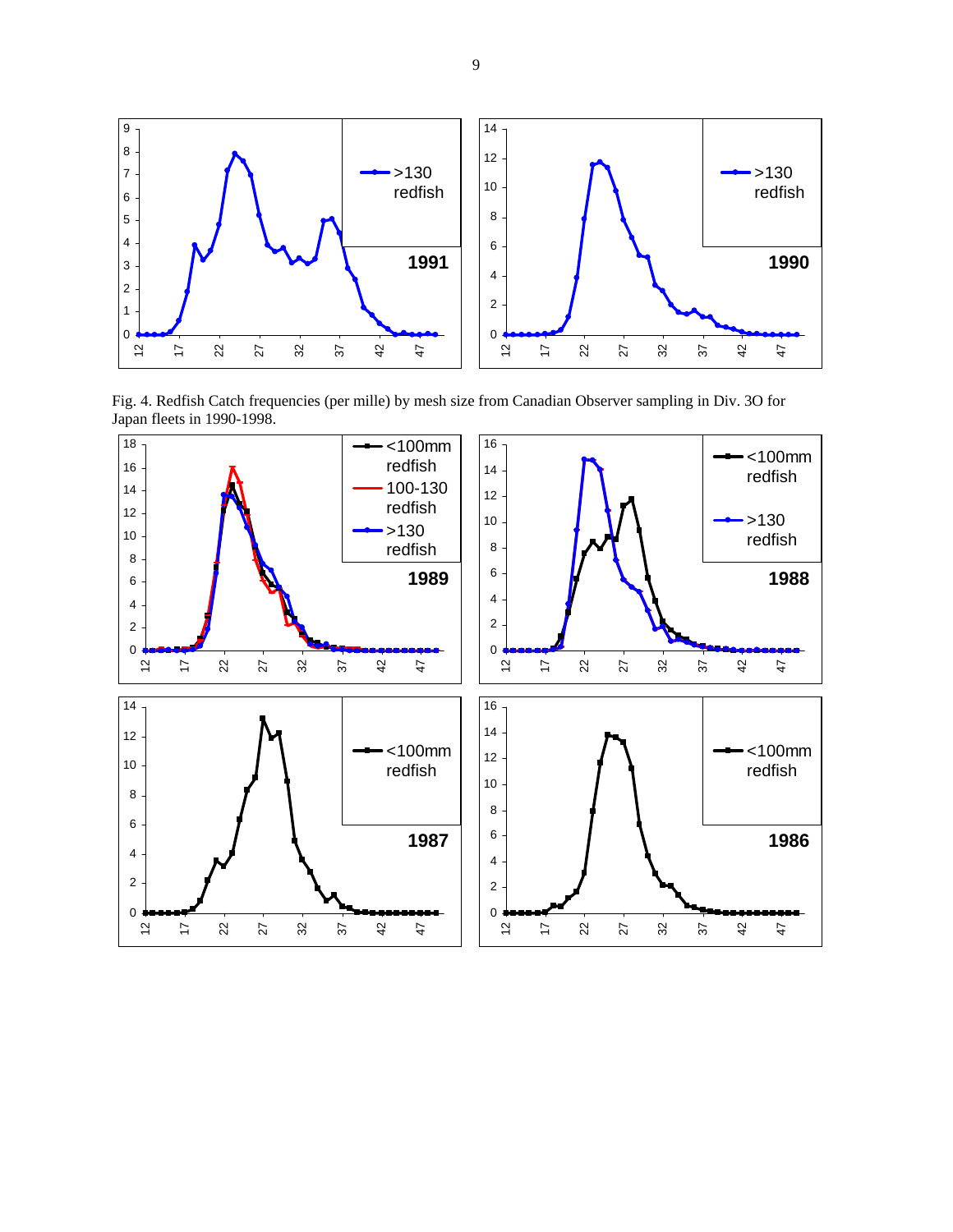

Fig. 5. Redfish Catch frequencies (per mille) by mesh size from Canadian Observer sampling in Div. 3O for Japan fleets in 1985-1989.